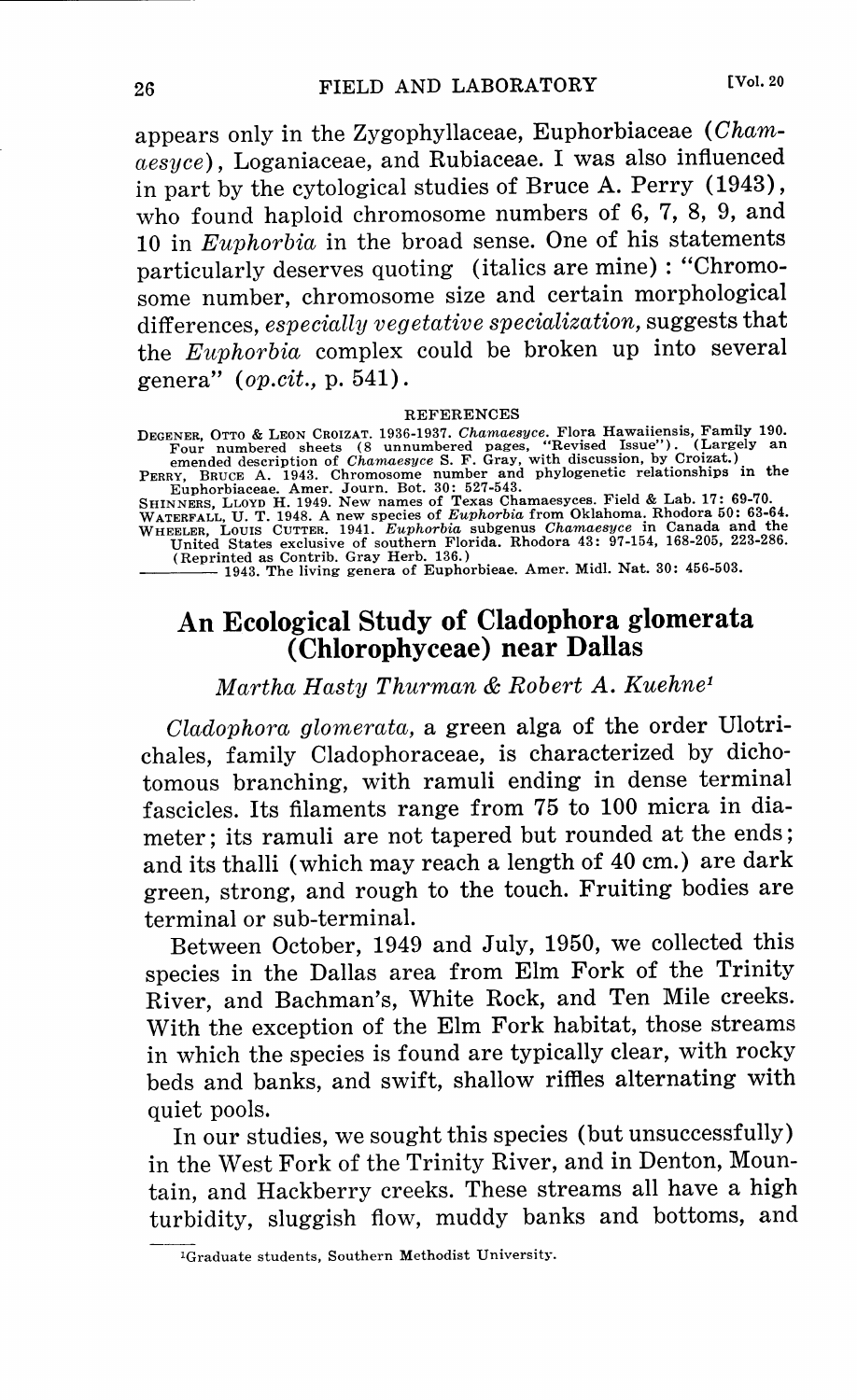usually depths of more than four feet; and are located in the geological formations of Taylor Marl and/or Eagle Ford shale. Along with these two formations, the Dallas area is also transected by Austin Chalk, whose formation now stands as a long higher ridge more resistant to erosion than the two other formations. Minor streams of the Austin Chalk differ from those of the Taylor and Eagle Ford formations by being swifter, shallower, clearer, and with rocky substrates. Except for two artificial habitats on the Elm Fork of the Trinity River ( Carrollton Dam and the effluent from Lake Dallas, both of which lie in the Eagle Ford shale) C. *<sup>g</sup>lomerata* was found only in streams of the Austin Chalk (White Rock, Bachman's, Five Mile, and Ten Mile creeks.)

*Seasonal Occurrence of Cladophora glomerata.-* ( 1) Artificial habitats: The vegetative form of this species appeared at Carrollton Dam and at the effluent from Lake Dallas in the first week of October, 1949. Strands were of normal green color, but had a length of not more than 10 cm. A month later there was an abundance of *C. glomerata,* many strands of which were as much as 40 cm. long. Intermittent rises in the river washed away a large portion of the plant but its reëstablishment was rapid after the stream flow returned to normal. The peak of abundance was reached in late January and early February of 1950. Subsequently there was a gradual decline until in July only a few short, pale-green strands remained at the effluent from Lake Dallas. At this time, we could not find the vegetative form at Carrollton Dam. The effluent from Lake Dallas was the only place in this area at which *C. glomerata* could be found during summer. Water entering the stream from the lake never exceeded 74 °Fin temperature. (2) Natural habitats in limestone-bedded streams: The species began to appear in the limestonebedded creeks of the Austin Formation early in November, 1949. As at Carrollton Dam, the strands were of a normal dark green color, but not over 10 cm. in length. Sparse growth and limited occurrence continued through the winter months and until the middle of March, 1950, when there began a rapid increase in both size and quantity. By April the dense growth of *C. glomerata* impeded the water flow in some rapids with exposed bedrock. Floods resulting from a 2-inch rain removed this profuse growth; and further rains in April prevented reëstablishment in its former abundance.